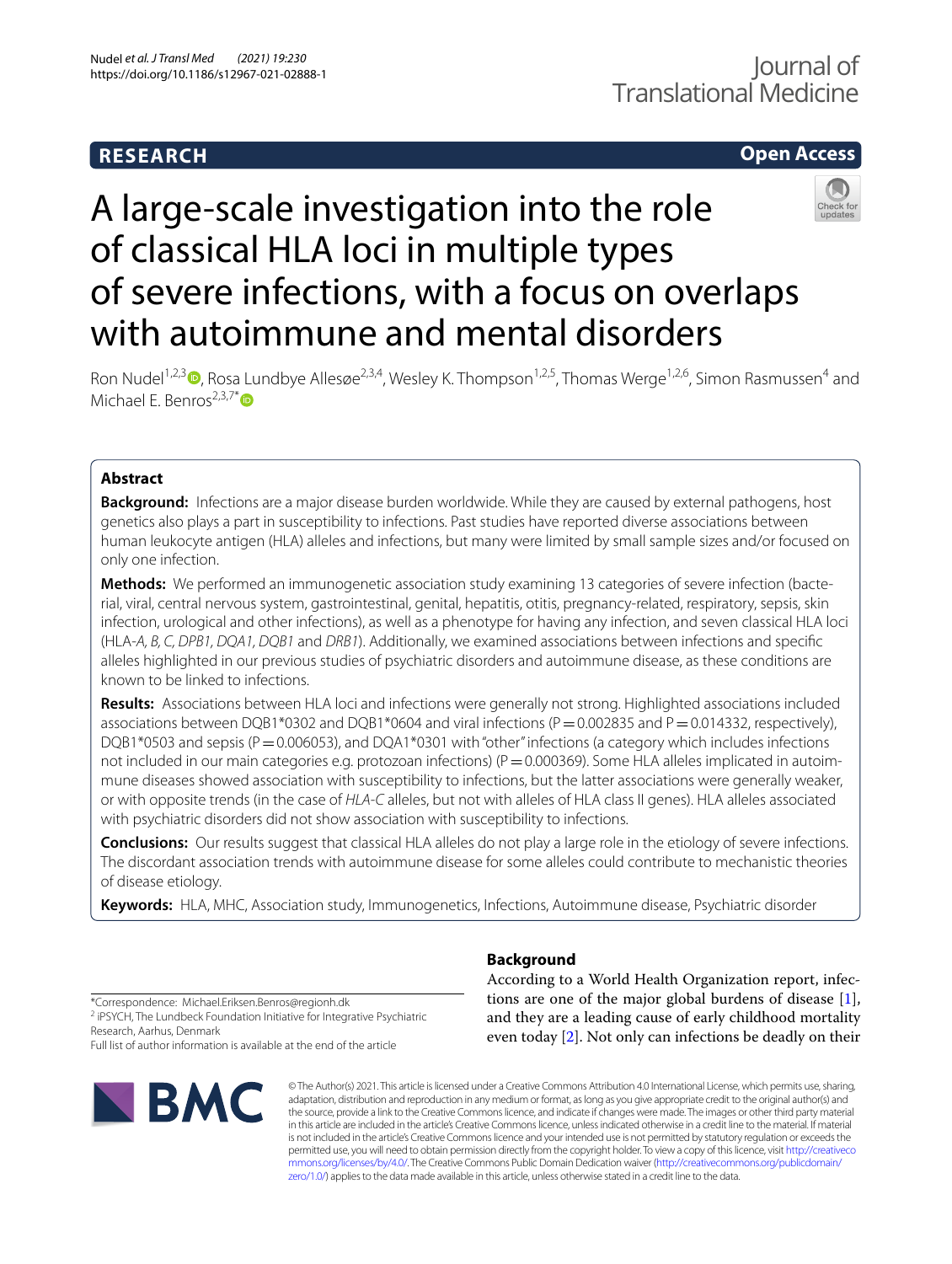own, but they often exacerbate existing conditions, often leading to fatal consequences  $[3, 4]$  $[3, 4]$  $[3, 4]$  $[3, 4]$ . Given the above, studying the genetic basis of susceptibility to infection is of major importance in order both to identify individuals at high risk and also to gain a better understanding of the infection mechanism. At the time of writing this article, the global community is experiencing a pandemic caused by SARS-CoV-2; genetic studies (including ones examining the genes included in this study) are already providing useful information in the battle against the virus, but, especially when polymorphic loci are involved, the results illustrate the need for large-scale studies [[5\]](#page-9-4).

Some of the most important genetic loci that are involved in immune reaction are the classical human leukocyte antigen (HLA) genes, found in the human major histocompatibility complex (MHC) region on chromosome 6. Genes of HLA classes I and II are involved in antigen presentation to T cells, whereby HLA class I genes encode proteins that present endogenous antigens to  $CD8^+$  T<sub>c</sub> (cytotoxic T) cells and interact with natural killer (NK) cells, and HLA class II genes encode proteins that present exogenous antigens to  $CD4^+$  T<sub>H</sub> (T helper) cells [[6\]](#page-9-5). Furthermore, some HLA genes are extremely polymorophic [[7\]](#page-9-6). These two aspects of HLA genes made them popular candidates for investigations into susceptibility to infections of various kinds and in various populations, resulting in many reported associations [\[8](#page-9-7), [9\]](#page-9-8). However, as noted by other authors [[8\]](#page-9-7), many of the reported HLA associations sufer from publication bias, and the studies reporting them often had small sample sizes. In parallel with investigations of HLA genes in the context of infections, HLA genes have also been studied in the contexts of autoimmune diseases [[10\]](#page-9-9) and psychiatric disorders such as schizophrenia [[11\]](#page-9-10). Interestingly, both susceptibility to infection and autoimmune disorders have been linked to psychiatric disorders, both genetically and from an epidemiological perspective [[12–](#page-9-11)[14](#page-9-12)]. Our own previous studies have also examined associations between classical HLA alleles and psychiatric disorders [[15\]](#page-9-13), as well as overall autoimmune disease [[13\]](#page-9-14).

In this study we test for association between HLA loci and susceptibility to severe infections utilizing a large, genetically homogeneous Danish sample from the iPSYCH2012 study, which included register-based diagnoses for psychiatric disorders, infections and autoimmune diseases as well as genetic data. The aim of this study was twofold: frstly, we wanted to test for genetic association between HLA alleles and multiple infection categories representing severe infections (infections requiring hospitalization). In this regard, our sample size, which included more than 10,000 cases for some infection categories e.g. bacterial or viral infections,

is a vast improvement compared to most of the previous studies. Secondly, we wanted to examine specifc alleles highlighted in our previous studies of psychiatric disorders and autoimmune disease (namely, B\*5701, C\*0202, C\*0304, C\*0401, C\*0702, DPB1\*0301, DPB1\*0402, DPB1\*1501, DQA1\*0102, DQA1\*0301, DQA1\*0401, DQA1\*0501, DQB1\*0201, DQB1\*0302, DQB1\*0402, DQB1\*0501, DQB1\*0602, DRB1\*0301, DRB1\*0401, DRB1\*0405, DRB1\*0801 and DRB1\*1501) to see what efects they had on susceptibility to severe infections.

# **Methods**

# **Data sources for diagnoses and study sample**

Data were obtained by linking Danish population-based registers using the unique personal identifcation number employed in Denmark since 1968 [\[16](#page-9-15)]. The Danish Neonatal Screening Biobank stores dried blood spots taken 4–7 days after birth from nearly all infants born in Denmark after 1981 [[16,](#page-9-15) [17\]](#page-9-16). Information about infections was obtained from the Danish National Hospital Registry, which, since 1977, contains records of all inpatients treated in Danish non-psychiatric hospitals, and, since 1995, contains information regarding outpatient and emergency room contacts  $[18]$  $[18]$ . The Psychiatric Central Research Register covers all psychiatric inpatient facilities since 1969 and outpatient contacts since 1995 [\[19](#page-9-18)]. Diagnostic information was based on the 8th Revision of the International Classifcation of Diseases (ICD-8) [[20](#page-9-19)] from 1977 to 1993, and ICD-10 from 1994  $[21]$  $[21]$ . The individuals in this study are part of the iPSYCH 2012 cohort [[22\]](#page-9-21), nested within all individuals in the Danish population born between 1981 and 2005 ( $N=1,472,762$ ), and which included individuals diagnosed with at least one of: schizophrenia, bipolar disorder or depression (afective disorder), autism spectrum disorder, attention defcit/hyperactivity disorder and anorexia, and individuals included as part of a random population sample. Data pertaining to hospitalization for infections for all individuals in our study were obtained from the National Hospital Registry as described above. The iPSYCH sample has undergone extensive quality control (QC) as described in our previous studies which used imputed HLA alleles or infection diagnoses [\[12](#page-9-11), [14,](#page-9-12) [15\]](#page-9-13). Importantly, individuals were removed based on ancestry (if they did not have Danish ancestry, as determined from registry data of family history and genetic principal component analyses) and relatedness (if they were frst or second degree relatives of other individuals in the sample prioritizing frst iPSYCH cases and then individuals with a higher genotype call rate). Individuals were also removed based on missingness (1%), abnormal heterozygosity, ambiguous sex (based on genetic markers), or if they were duplicates of other individuals. The first study employing this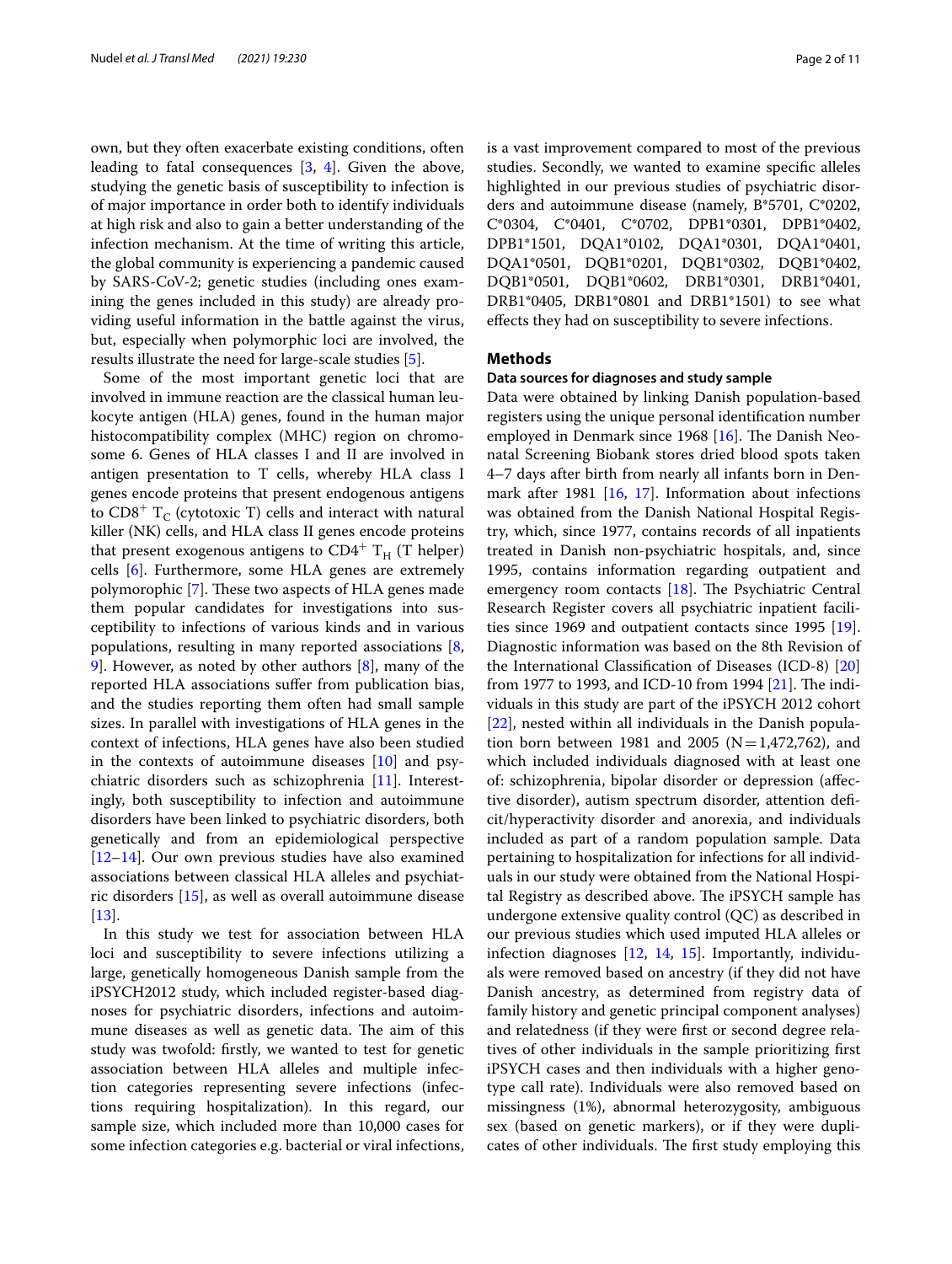<span id="page-2-1"></span>**Table 1** Sample sizes of individuals with and without infections requiring hospital contacts among 65,534 individuals (45,889 with psychiatric diagnosis and 19,645 without one)

| Group                             | Sample size |
|-----------------------------------|-------------|
| Cases                             |             |
| Any infection                     | 28,472      |
| Type of infection                 |             |
| <b>Bacterial infections</b>       | 11,833      |
| Viral infections                  | 11,914      |
| Site of infection                 |             |
| CNS infections                    | 551         |
| Gastrointestinal infections       | 7197        |
| Genital infections                | 749         |
| Hepatitis infections              | 111         |
| Otitis media infections           | 5957        |
| Pregnancy-related infections      | 661         |
| Respiratory infections            | 12,958      |
| Sepsis                            | 438         |
| Skin infections                   | 4709        |
| Urological infections             | 2106        |
| Other infections                  | 10,203      |
| Controls                          |             |
| Individuals without any infection | 37,062      |

QC protocol has more information about the procedures [[23\]](#page-9-22). Before QC, we had genotypes for 78,050 individuals. Following genetic and record-based QC, 65,534 unrelated Danish individuals were retained for downstream analyses (34,705 males and 30,829 females). Data for infections for each individual were up to the end of 2012, and the data for the psychiatric diagnoses were up to the end of 2013. The following infection categories were included in this study: bacterial, viral, central nervous system (CNS), gastrointestinal, genital, hepatitis, otitis, pregnancy-related (this was described somewhat confusingly in previous papers, but it refers to an infection present in the mother, who is in iPSYCH, while pregnant with or during delivery of the child, or immediately thereafter), respiratory, sepsis, skin infection, urological or other infections. ICD-8 and ICD-10 codes for these categories can be found in Additional file [1:](#page-8-0) Table S[1](#page-2-0).<sup>1</sup> Individuals without any of these infection diagnoses were defned as controls, and individuals with at least one diagnosis were also defned as cases for the "any infection" phenotype. Sample sizes for all infection categories are shown in Table [1](#page-2-1). There was a small number of people

diagnosed with HIV/AIDS (ICD-8: 07983; ICD-10: B20, B21, B22, B23, B24;  $N=16$ ). This group was too small for our analyses, and they all had at least one other infection category. They were not excluded as such, but we did not analyze this infection group on its own (they were considered cases for the "any infection" phenotype, and they were excluded from being infection controls).

## **Imputation of classical HLA alleles**

Samples were genotyped on the Illumina Infnium PsychArray v1.0, as described in the original iPSYCH paper [ $22$ ]. The dataset used to impute HLA alleles underwent QC as described in the original iPSYCH paper and a later iPSYCH study [[47\]](#page-10-0). We were supplied with a dataset of 78,050 samples in 23 genotyping waves (this QC also applies to our frst HLA study [\[15](#page-9-13)]). For the association analyses we used the fnal list of samples as per the procedure described in the previous section, meaning that samples not passing the QC described under "data sources for diagnoses and study sample" were excluded from downstream analyses; only 65,534 samples were used after the HLA imputation. As described previously [[15](#page-9-13)], single-nucleotide polymorphism data were used to impute HLA types with a four-digit resolution for: *HLA-A, HLA-B, HLA-C, HLA-DRB1, HLA-DQA1, HLA-DQB1* and *HLA-DPB1*. The HLA imputation was performed with HIBAG  $[24]$  $[24]$  v1.3 using a pre-trained four-digit European ancestry model based on the PsychArray-B genotype platform (downloaded from: [http://](http://zhengxwen.github.io/HIBAG/hibag_index.html) [zhengxwen.github.io/HIBAG/hibag\\_index.html](http://zhengxwen.github.io/HIBAG/hibag_index.html)). The post-imputation QC included a posterior probability inclusion threshold of 0.9 for HLA alleles used in downstream analyses. In total, the following numbers of alleles were imputed for *HLA-A, HLA-B, HLA-C, HLA-DPB1, HLADQA1, HLA-DQB1,* and *HLA-DRB1*, respectively: 31, 65, 30, 21, 15, 17, and 43. After allele and sample QC, the following numbers of alleles remained: 24, 42, 21, 15, 12, 14, and 27. Our previous paper contains detailed statistical information about the imputed alleles and the quality of the imputation.

## **Statistical analyses**

As in our association analyses of HLA alleles and psychiatric [[15](#page-9-13)] and autoimmune diseases [[13\]](#page-9-14), we employed a two-stage design. Gene-based tests were likelihood ratio tests for two logistic regression models run with the *glm* function in R [[25\]](#page-9-24) v3.3.1: (i) a full model, which included numeric variables for all HLA alleles for a given gene (with possible values of 0, 1 or 2, denoting the allele count per allele per individual) and covariates for age, age squared (to account for non-linearity with age), sex, the frst ten principle components (to account for subtle diferences in genetic ancestry) and having a psychiatric

<span id="page-2-0"></span> $1$  This table corrects a few minor errors in the codes mainly for the bacterial and viral infection categories, as found in previous versions of it, and has more specifc (higher resolution) codes for some infections.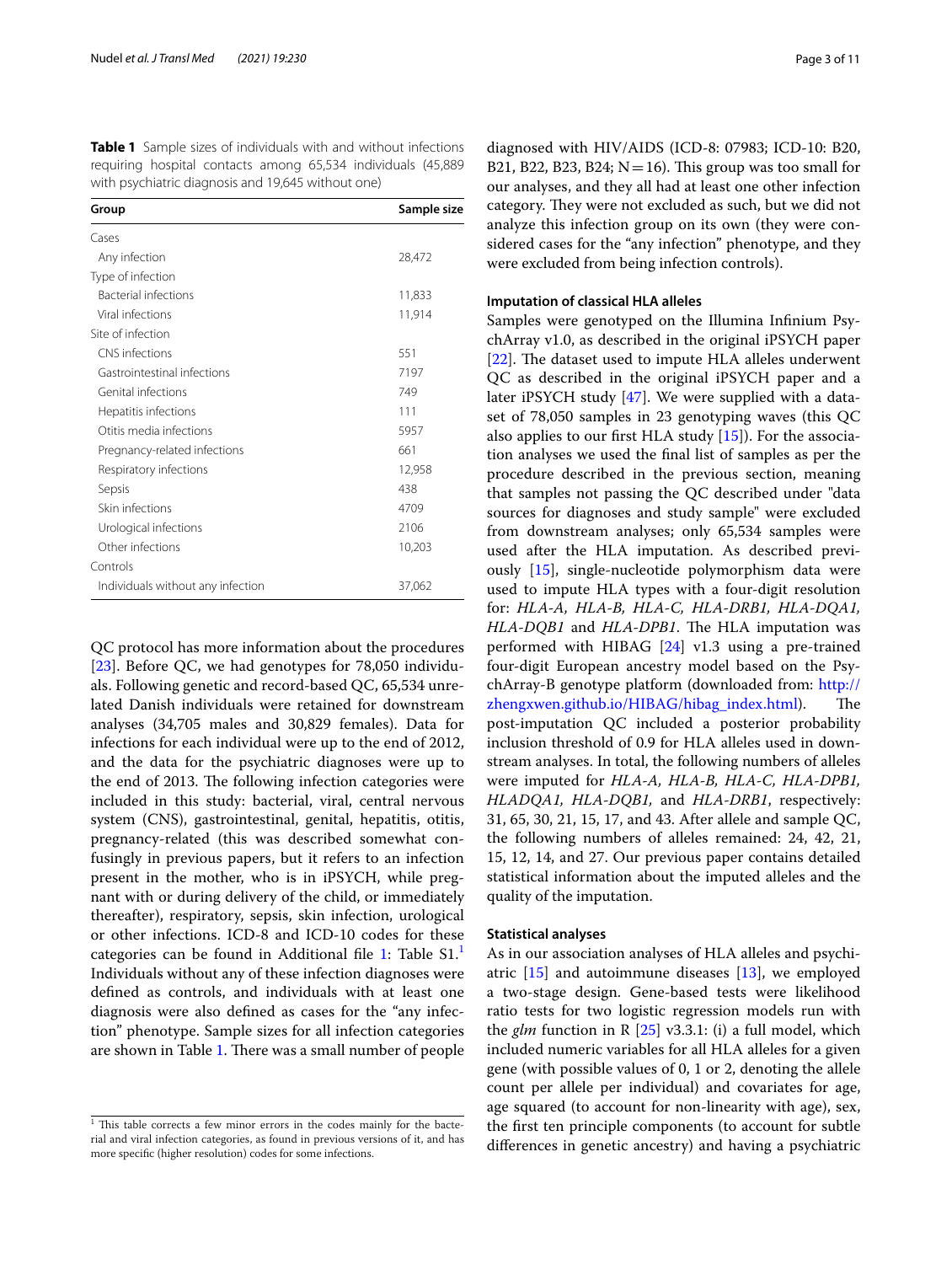| Disease/gene                | <b>HLA-A</b> | HLA-B     | HLA-C     | HLA-DPB1             | HLA-DQA1    | HLA-DQB1             | <b>HLA-DRB1</b> |
|-----------------------------|--------------|-----------|-----------|----------------------|-------------|----------------------|-----------------|
| Any infection               | 0.1759       | 0.6097    | 0.7975    | 0.6141               | 0.1708      | 0.5422               | 0.4631          |
| Bacterial infection         | 0.3187       | 0.1235    | 0.05251   | 0.7455               | 0.7642      | 0.9248               | 0.8715          |
| CNS infection               | <b>NA</b>    | <b>NA</b> | 0.5737    | 0.01279 <sup>a</sup> | 0.6255      | 0.477                | <b>NA</b>       |
| Gastrointestinal infection  | 0.5783       | 0.5979    | 0.9051    | 0.03784              | 0.09455     | 0.2796               | 0.4751          |
| Genital infection           |              |           | 0.3614    | 0.1255               | 0.4617      | 0.2426               | <b>NA</b>       |
| Hepatitis infection         | <b>NA</b>    | <b>NA</b> | <b>NA</b> | <b>NA</b>            | 0.07716     | 0.6711               | <b>NA</b>       |
| Other infections            | 0.643        | 0.6957    | 0.9214    | 0.7476               | $0.01073^a$ | 0.08866              | 0.4972          |
| Otitis infection            | 0.02872      | 0.8145    | 0.6157    | 0.8382               | 0.8545      | 0.8985               | 0.5372          |
| Pregnancy-related infection | 0.6392       | <b>NA</b> | 0.7479    | 0.4424               | 0.8963      | 0.8691               | <b>NA</b>       |
| Respiratory infection       | 0.437        | 0.7647    | 0.2972    | 0.4032               | 0.1343      | 0.09267              | 0.1911          |
| Sepsis                      | <b>NA</b>    | <b>NA</b> | 0.4429    | 0.7941               | 0.3766      | $0.003534^a$         | <b>NA</b>       |
| Skin infection              | 0.5236       | 0.02606   | 0.2706    | 0.7474               | 0.5656      | 0.6319               | 0.816           |
| Urological infection        | 0.6288       | 0.7088    | 0.02561   | 0.3027               | 0.9862      | 0.6622               | 0.6907          |
| Viral infection             | 0.2659       | 0.2998    | 0.3384    | 0.3027               | 0.03678     | 0.01402 <sup>a</sup> | 0.0467          |

<span id="page-3-0"></span>**Table 2** Results of the gene-based likelihood ratio tests (p-values for each test are shown)

NA denotes cases in which the regression/likelihood ratio test failed due to small sample sizes, multicollinearity of the alleles, and/or rare alleles

<sup>a</sup> These associations obtained the lowest q-value (27%)

diagnosis (ICD-8: 290-315; ICD-10: F00-F99), and (ii) a null model, which included only the covariates (without the allele variables). The p-values are obtained from the chi-squared statistics using the *anova* function in R. The gene-based tests are omnibus tests which are meant to detect an overall association between an HLA gene and an infection category. It is not possible to make inferences about the efects of individual alleles from these models due to multicollinearity across allele variables. Furthermore, these tests may not work when very rare alleles are present or with small sample sizes/very few observations for cases, due to the infuences of these factors on the regression in the full model. However, they can be used as a tool for assessing whether an association signal can be detected, as the full model as a whole may still be valid, as long as one does not try to determine the contributions of the individual independent variables from it  $[26]$  $[26]$ . Thus, these tests help focus downstream analyses on specifc infection-gene pairs and reduce the overall number of tests. We did not consider infection-gene pairs for further analysis, if the regression/likelihood ratio test for them failed. In sum, these tests offer a tradeof between a reduction in multiple testing and possibly missing individual allelic associations when the disease is rare or when there are rare occurrences of some alleles (however, the efect of an allele might not be estimated accurately even when tested alone, and the regression model for it might not work, if it has too few occurrences and/or the sample size for the specifc regression is too small). Allele-based tests are post hoc tests which are employed to investigate the efects of specifc alleles on the infection phenotype. They are logistic regressions of the infection status on the allele count of only one allele and the above covariates. These tests reveal the logadditive efects of specifc HLA alleles on disease risk. The reported p-values for these tests are for whether the coefficient  $[log-odds$  ratio  $(OR)]$  for the allele count is different from zero (Wald Z test), as implemented in the *glm* function in R. False discovery rate (FDR) q-values were calculated using the QVALUE R package with the bootstrap method for all gene-based tests together and for the allele-based tests for each tested disease-gene pair both separately and across all tests, where possible (based on the p-value distributions); otherwise a lambda value of 0 was used [\[27\]](#page-9-26).

# **Comparison with autoimmune disease and mental illness and network analysis**

We tested the top alleles associated with a psychiatric disorder or overall autoimmune disease from our previous studies in the context of association with infections. For associations with infections, we visualized the results of all allelic associations which had at least nominally significant p-values ( $P \le 0.05$ ) with at least one infection category or with the "any infection" phenotype. The network was created with Cytoscape  $[28]$  $[28]$  v3.8.1. The color of the edges represents the direction of effect (red = risk;  $blue =$  protective), and the thickness of the edges corresponds to the absolute value of the estimate (ln(OR)) from the regression.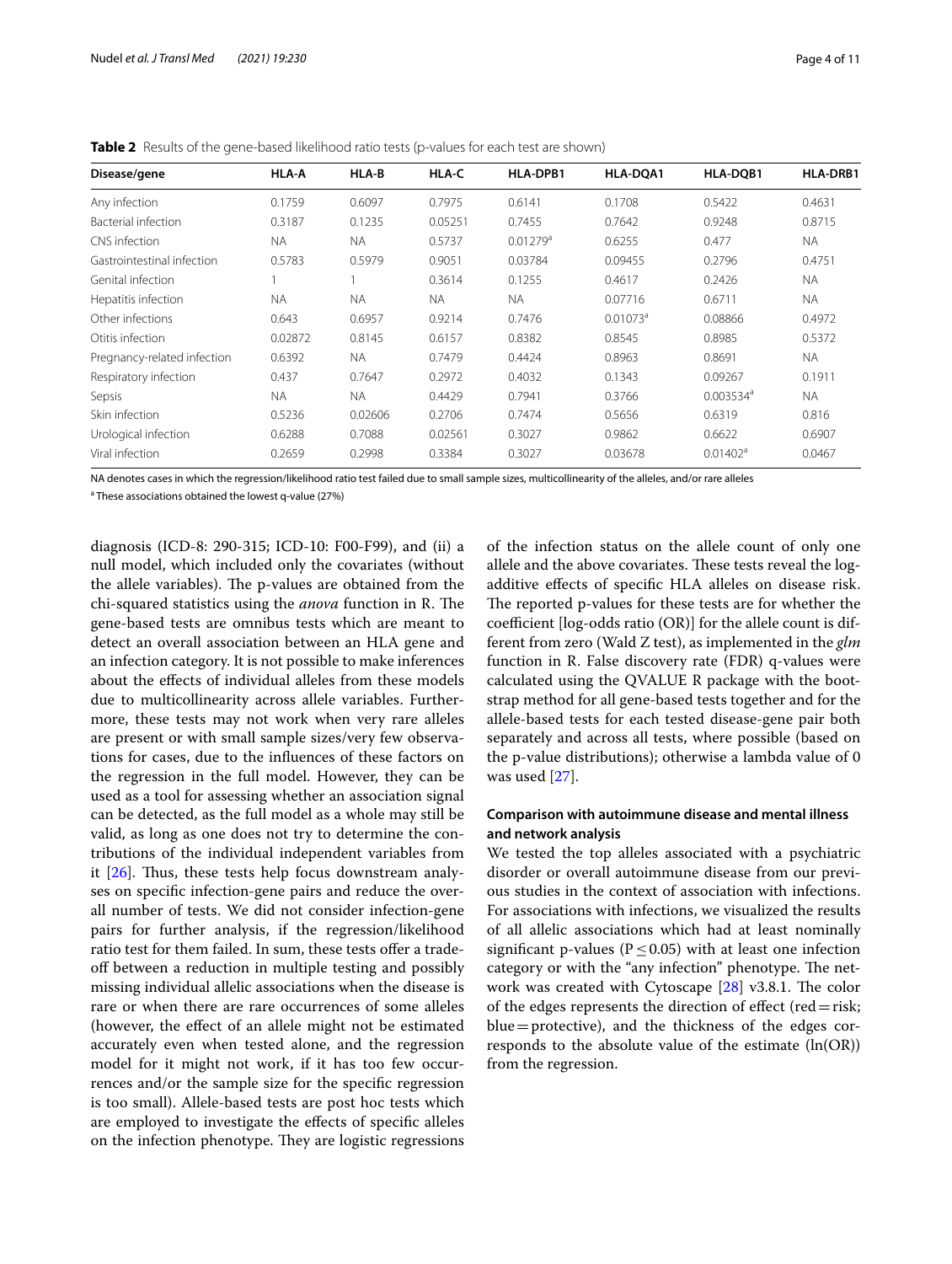# **Results**

## **Associations between HLA alleles and infections**

Table [1](#page-2-1) presents all infection categories included in our study and their corresponding sample sizes. In the HLA gene-based tests, 10 tests were nominally signifcant  $(P < 0.05)$ , as can be seen in Table [2](#page-3-0). FDR analysis using all p-values obtained a minimum q-value of 27% for the associations with the four lowest p-values, namely *HLA-DQB1* with sepsis infection, *HLA-DQA1* with other infections, *HLA-DPB1* with CNS infection and *HLA-DQB1* and viral infection. A q-value of 27% for these four associations suggests a proportion of false positives of 27% among these i.e. about one of these four associations is expected to be a false positive, although there is no indication as to which one it is. We therefore tested all four with the allele-based tests. The results are pre-sented in Table [3](#page-5-0). The allele-based tests highlighted associations between DQB1\*0503 and DQB1\*0301 with sepsis, DQA1\*0301 and DQA1\*0103 with other infections and DQB1\*0302 and DQB1\*0604 with viral infections (with opposite trends in these cases). In terms of their q-values, when each gene-infection pair is tested alone, the associations between DQA1\*0301 and other infections, and DQB1\*0302 and DQB1\*0604 and viral infections obtain  $q$  < 0.05. When tested together, only the associations between DQA1\*0301 and other infections and DQB1\*0302 and viral infections obtain  $q < 0.05$ . The association between DQB1\*0503 and sepsis obtained  $q=0.052$  in this case. For certain viral infections, prior studies have shown that zygosity at HLA class II loci might have an efect on infection risk or on the severity of the infection [[29](#page-9-28)[–31](#page-9-29)]. We therefore tested whether there was an association between zygosity at class II loci and having a viral infection. We performed a two-sided Fisher's exact test in R using a  $2 \times 2$  table with counts of individuals (heterozygous/homozygous) and case/control status for viral infections. We did not fnd any signifcant associations for *DQB1*, *DRB1*, *DPB1* or *DQA1*  $(OR = 1.006, 0.967, 1.009, 0.994; P = 0.863, 0.417, 0.757,$ 0.844, respectively).

# **Comparison with associations of HLA alleles with autoimmune disease and mental illness**

Twenty-two alleles were highlighted in our previous studies: 20 alleles for autoimmune disease and 2 alleles for mental illness (see ["Background"](#page-0-0)). As both infection and autoimmune disease are correlated with mental illness, and as the immune system is intrinsically linked to both infection and autoimmune disease, we examined potential associations between the 22 alleles highlighted in our previous studies and all infection categories. We obtained 24 nominally signifcant associations with at least one infection category (Table  $4$ ). The results are also visualized as a network in Fig. [1](#page-7-0). Two interesting points to note are the following: (i) while alleles implicated in autoimmune disease are well-connected to infections, alleles implicated in autism spectrum disorder and/or intellectual disability are not connected to infections at all; (ii) regarding alleles connected to both infections and autoimmune disease, with the exception of hepatitis, the efects of those alleles on autoimmune disease are larger than on infections, and the following pattern emerges: for HLA class I alleles (namely alleles of *HLA-C*), the trends are discordant between autoimmune disease and infection; they are protective for the former and increase the risk of the latter with similar efect sizes; for HLA class II alleles, the directions of efect are the same across both types of diseases, and they are almost always stronger for autoimmune disease.

# **Discussion**

This paper reports a comprehensive immunogenetic association study of multiple categories of infections requiring hospitalization. Our sample sizes ranged from 111 cases for hepatitis to 28,472 cases for any severe infection (Table [1\)](#page-2-1), making our study one of the largest genetic studies of infections to date.

We did not detect very strong associations between specific HLA loci and infections at the gene level. This is in sharp contrast to our previous fndings with regards to autoimmune disease and, to a lesser extent, psychiatric disorders. This could be due to the intrinsic nature of infections, which are passed horizontally from individual to individual, making the study design less "controlled". In this context it is also important to keep in mind the relatively low heritability for overall infection observed in our previous study using this cohort [\[14](#page-9-12)]. Alternatively, this could be the result of a small sample size for some infection categories combined with the allele frequencies of some rare alleles, or it could be due to the degree of heterogeneity of the infection phenotypes. For some viral infections, especially hepatitis B and C, the zygosity at specifc HLA class II loci might also be important [[29–](#page-9-28) [31\]](#page-9-29), but in some cases it pertained mostly to the severity of the infection. We did not observe this efect for class II loci in our study. With regards to diferences in the results between our study and previous studies, they could also have arisen due to diferences in the resolution of HLA typing, diferences in the defnitions of the phenotypes and/or population efects, and it should be noted that many of the old studies had very small samples  $[8]$  $[8]$ . Our results could also refect true small efects. In this context it is important to mention a study by Tian et al. from 2017, which reported highly signifcant associations between HLA alleles and several specifc infections [[32\]](#page-10-1). However, this study examined specific common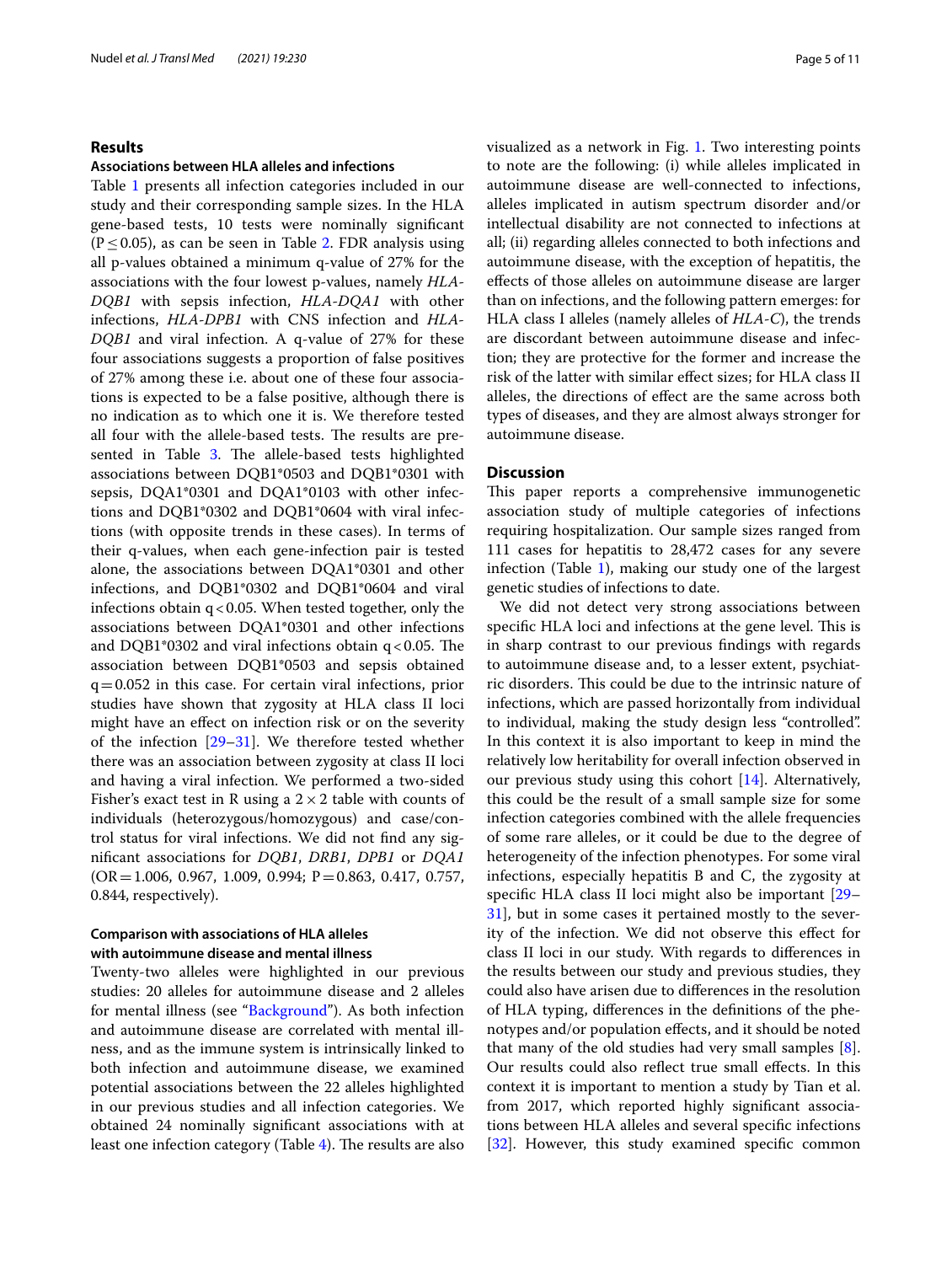| Infection category | Allele      | calculated before the trancation of Johne of the accimal places hometric estimates)<br>Estimate (In(OR)) | Std. error of the<br>estimate | OR (odds ratio) | p-value  |
|--------------------|-------------|----------------------------------------------------------------------------------------------------------|-------------------------------|-----------------|----------|
| Sepsis             | DQB1*0503   | 0.559104                                                                                                 | 0.203687                      | 1.749105        | 0.006053 |
| Sepsis             | DQB1*0301   | $-0.24618$                                                                                               | 0.105892                      | 0.78178         | 0.020081 |
| Sepsis             | DQB1*0602   | 0.184527                                                                                                 | 0.095393                      | 1.20265         | 0.053066 |
| Sepsis             | DQB1*0502   | $-1.25217$                                                                                               | 0.710498                      | 0.285883        | 0.078004 |
| Sepsis             | DQB1*0501   | 0.172764                                                                                                 | 0.10667                       | 1.188585        | 0.105317 |
| Sepsis             | DQB1*0303   | 0.212767                                                                                                 | 0.156171                      | 1.237096        | 0.173072 |
| Sepsis             | DQB1*0302   | $-0.14869$                                                                                               | 0.112826                      | 0.861833        | 0.187535 |
| Sepsis             | DQB1*0603   | $-0.20829$                                                                                               | 0.159683                      | 0.811969        | 0.192091 |
| Sepsis             | DQB1*0609   | $-1.14838$                                                                                               | 1.003663                      | 0.317152        | 0.252547 |
| Sepsis             | DQB1*0402   | $-0.23573$                                                                                               | 0.212697                      | 0.789997        | 0.267743 |
| Sepsis             | DQB1*0201   | 0.104055                                                                                                 | 0.126681                      | 1.109661        | 0.411423 |
| Sepsis             | DQB1*0604   | $-0.11078$                                                                                               | 0.161356                      | 0.895133        | 0.492351 |
| Sepsis             | DQB1*0202   | 0.086373                                                                                                 | 0.132958                      | 1.090213        | 0.515934 |
| Sepsis             | DQB1*0601   | $-0.16911$                                                                                               | 0.506018                      | 0.844415        | 0.738229 |
| Other infections   | DQA1*0301   | 0.094638                                                                                                 | 0.026576                      | 1.099261        | 0.000369 |
| Other infections   | DQA1*0103   | $-0.0716$                                                                                                | 0.03371                       | 0.930902        | 0.033665 |
| Other infections   | DQA1*0601   | $-0.46193$                                                                                               | 0.263865                      | 0.630068        | 0.080012 |
| Other infections   | DQA1*0102   | $-0.028$                                                                                                 | 0.020206                      | 0.972385        | 0.165775 |
| Other infections   | DQA1*0401   | 0.051297                                                                                                 | 0.045862                      | 1.052635        | 0.263356 |
| Other infections   | DQA1*0303   | 0.040546                                                                                                 | 0.037877                      | 1.041379        | 0.284414 |
| Other infections   | DQA1*0201   | $-0.02777$                                                                                               | 0.027843                      | 0.97261         | 0.318535 |
| Other infections   | DQA1*0101   | $-0.02144$                                                                                               | 0.028011                      | 0.978789        | 0.444044 |
| Other infections   | DQA1*0505   | 0.014933                                                                                                 | 0.028517                      | 1.015045        | 0.600533 |
| Other infections   | DQA1*0104   | 0.035278                                                                                                 | 0.088494                      | 1.035908        | 0.690147 |
| Other infections   | DQA1*0302   | $-0.04039$                                                                                               | 0.117462                      | 0.960416        | 0.730961 |
| Other infections   | DQA1*0501   | 0.000725                                                                                                 | 0.030631                      | 1.000725        | 0.981128 |
| CNS infection      | DPB1*1101   | $-0.77846$                                                                                               | 0.452205                      | 0.459111        | 0.085163 |
| CNS infection      | DPB1*1401   | 1.210008                                                                                                 | 0.727933                      | 3.353512        | 0.096462 |
| CNS infection      | DPB1*1001   | $-0.76275$                                                                                               | 0.504907                      | 0.46638         | 0.13087  |
| CNS infection      | DPB1*1301   | $-0.66143$                                                                                               | 0.451917                      | 0.516111        | 0.143299 |
| CNS infection      | DPB1*0201   | $-0.16001$                                                                                               | 0.129761                      | 0.852137        | 0.21754  |
| CNS infection      | DPB1*0101   | 0.179176                                                                                                 | 0.14896                       | 1.196231        | 0.229037 |
| CNS infection      | DPB1*1601   | $-0.61661$                                                                                               | 0.5786                        | 0.539769        | 0.286559 |
| CNS infection      | DPB1*1501   | $-0.6103$                                                                                                | 0.581432                      | 0.54319         | 0.293882 |
| CNS infection      | DPB1*0301   | 0.106403                                                                                                 | 0.113766                      | 1.11227         | 0.349642 |
| CNS infection      | DPB1*0402   | 0.096617                                                                                                 | 0.112958                      | 1.101438        | 0.392365 |
| CNS infection      | DPB1*0401   | 0.053141                                                                                                 | 0.074281                      | 1.054578        | 0.474359 |
| CNS infection      | DPB1*1901   | $-0.25458$                                                                                               | 0.451412                      | 0.775241        | 0.572777 |
| CNS infection      | DPB1*0501   | 0.06585                                                                                                  | 0.210093                      | 1.068066        | 0.753953 |
| CNS infection      | DPB1*1701   | 0.025801                                                                                                 | 0.338575                      | 1.026136        | 0.939257 |
| CNS infection      | DPB1*10401ª | $-13.2288$                                                                                               | 210.2299                      | $1.8E - 06$     | 0.949826 |
| Viral infection    | DQB1*0302   | 0.06831                                                                                                  | 0.022884                      | 1.070697        | 0.002835 |
| Viral infection    | DQB1*0604   | $-0.08484$                                                                                               | 0.034645                      | 0.918659        | 0.014332 |
| Viral infection    | DQB1*0609   | $-0.24632$                                                                                               | 0.13764                       | 0.78167         | 0.073516 |
| Viral infection    | DQB1*0201   | 0.046721                                                                                                 | 0.027877                      | 1.04783         | 0.093743 |
| Viral infection    | DQB1*0603   | $-0.04453$                                                                                               | 0.032445                      | 0.956449        | 0.169931 |
| Viral infection    | DQB1*0303   | $-0.04964$                                                                                               | 0.038459                      | 0.951569        | 0.196766 |
| Viral infection    | DQB1*0601   | $-0.12332$                                                                                               | 0.107941                      | 0.88398         | 0.253254 |
|                    |             |                                                                                                          |                               |                 |          |

<span id="page-5-0"></span>**Table 3** Results of the allele-based tests for top associations from the gene-based tests (only results for regressions that worked are shown; ORs were calculated before the truncation of some of the decimal places from the estimates)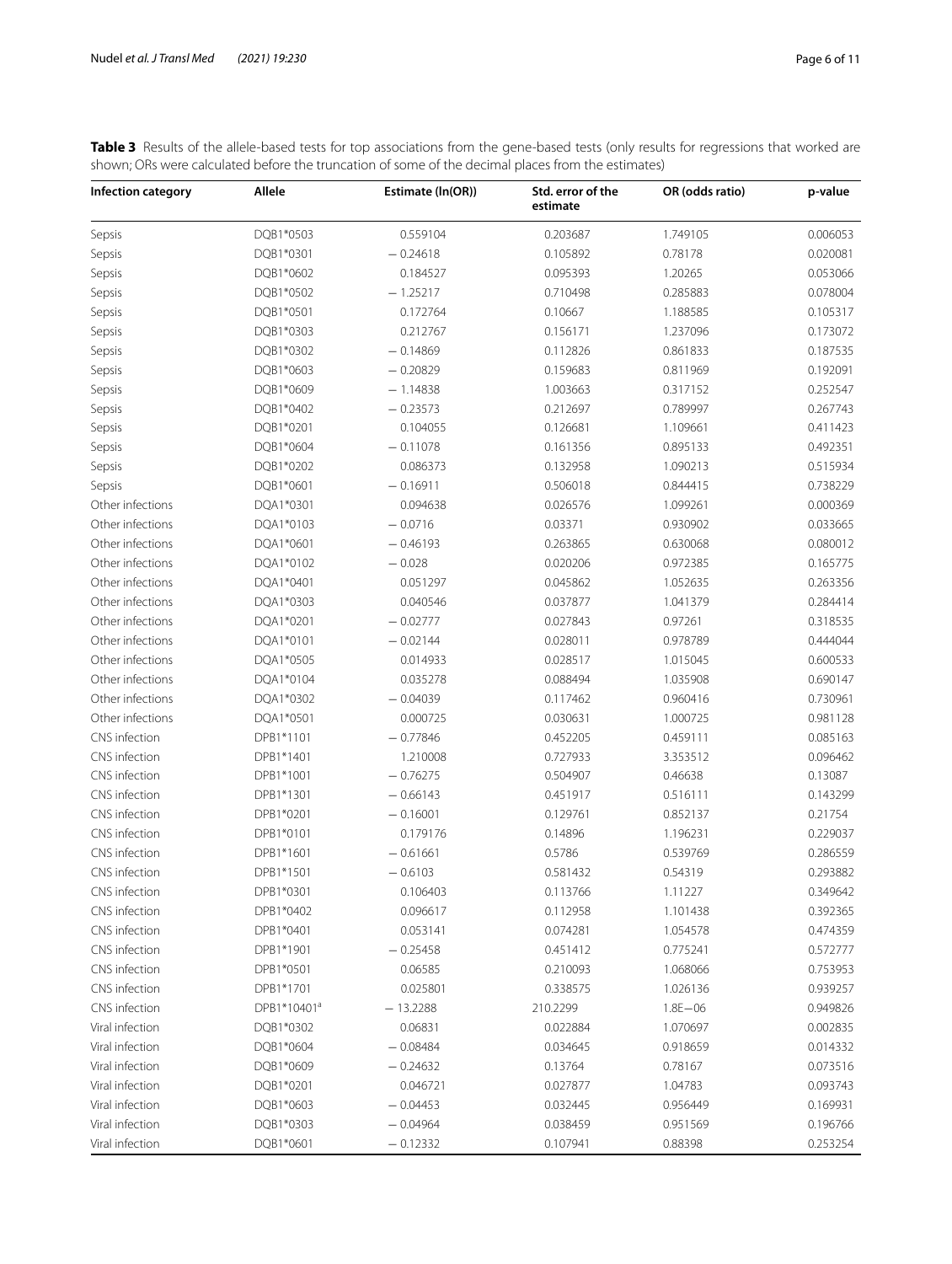| Infection category | Allele    | Estimate (In(OR)) | Std. error of the<br>estimate | OR (odds ratio) | p-value  |
|--------------------|-----------|-------------------|-------------------------------|-----------------|----------|
| Viral infection    | DOB1*0503 | 0.058851          | 0.057194                      | 1.060617        | 0.303494 |
| Viral infection    | DOB1*0202 | $-0.0249$         | 0.030592                      | 0.97541         | 0.41574  |
| Viral infection    | DOB1*0301 | 0.016236          | 0.021299                      | 1.016369        | 0.445881 |
| Viral infection    | DOB1*0602 | $-0.01546$        | 0.022136                      | 0.984661        | 0.484981 |
| Viral infection    | DOB1*0402 | $-0.02045$        | 0.04206                       | 0.979754        | 0.62675  |
| Viral infection    | DOB1*0502 | 0.005057          | 0.085364                      | 1.00507         | 0.95276  |
| Viral infection    | DOB1*0501 | 0.000455          | 0.024834                      | 1.000455        | 0.985382 |

# **Table 3** (continued)

<sup>a</sup> The regression analysis for this allele resulted in a large standard error of its estimate due to its low frequency and therefore its effect cannot be determined accurately

<span id="page-6-0"></span>**Table 4** Associations between infections and alleles implicated in autoimmune disease or mental illness from our previous studies (only associations with P≤0.05 are shown; ORs were calculated before the truncation of some of the decimal places from the

| estimates) | Estimate (In(OR)) | Std. error of the<br>estimate | OR (odds ratio) | p-value  | Infection category          |  |
|------------|-------------------|-------------------------------|-----------------|----------|-----------------------------|--|
| DQA1*0102  | $-0.0292$         | 0.014231                      | 0.971221        | 0.040168 | Any infection               |  |
| DQA1*0301  | 0.052435          | 0.019077                      | 1.053834        | 0.005984 | Any infection               |  |
| DQB1*0302  | 0.04346           | 0.017379                      | 1.044418        | 0.012395 | Any infection               |  |
| DRB1*0401  | 0.051723          | 0.023683                      | 1.053084        | 0.028967 | Any infection               |  |
| DQA1*0301  | 0.08244           | 0.030735                      | 1.085933        | 0.007311 | Gastrointestinal infection  |  |
| DQB1*0302  | 0.074499          | 0.028013                      | 1.077345        | 0.007826 | Gastrointestinal infection  |  |
| DQA1*0301  | 0.168838          | 0.084957                      | 1.183928        | 0.046885 | Genital infection           |  |
| DRB1*0401  | 0.230091          | 0.103525                      | 1.258714        | 0.026246 | Genital infection           |  |
| DRB1*0801  | 0.806151          | 0.353065                      | 2.239273        | 0.022413 | Hepatitis infection         |  |
| DQA1*0301  | 0.094638          | 0.026576                      | 1.099261        | 0.000369 | Other infections            |  |
| DQB1*0302  | 0.077648          | 0.024273                      | 1.080742        | 0.001379 | Other infections            |  |
| DRB1*0401  | 0.065745          | 0.033446                      | 1.067954        | 0.049336 | Other infections            |  |
| $C*0401$   | 0.277345          | 0.101347                      | 1.319621        | 0.006208 | Pregnancy-related infection |  |
| DQA1*0102  | $-0.0369$         | 0.018438                      | 0.963772        | 0.045357 | Respiratory infection       |  |
| DQA1*0301  | 0.074712          | 0.024401                      | 1.077574        | 0.0022   | Respiratory infection       |  |
| DQB1*0302  | 0.063564          | 0.022285                      | 1.065628        | 0.004341 | Respiratory infection       |  |
| DRB1*0401  | 0.067727          | 0.030469                      | 1.070073        | 0.026227 | Respiratory infection       |  |
| $C*0702$   | 0.182894          | 0.089832                      | 1.200687        | 0.041754 | Sepsis                      |  |
| DQA1*0301  | 0.081349          | 0.036639                      | 1.084749        | 0.026398 | Skin infection              |  |
| $C*0401$   | 0.193844          | 0.057718                      | 1.213907        | 0.000784 | Urological infection        |  |
| DQA1*0102  | $-0.03836$        | 0.019028                      | 0.962365        | 0.0438   | Viral infection             |  |
| DQA1*0301  | 0.066253          | 0.025166                      | 1.068497        | 0.008472 | Viral infection             |  |
| DQB1*0302  | 0.06831           | 0.022884                      | 1.070697        | 0.002835 | Viral infection             |  |
| DRB1*0401  | 0.089667          | 0.031349                      | 1.09381         | 0.004232 | Viral infection             |  |

infections, whereas our study examined severe infections requiring hospitalization, in broader categories of infection type; this could also suggest diferent efects to risk of infection and severity of infection (although our current study cannot address this possibility). Moreover, the sample size of the 2017 study was over 200,000, thus allowing the detection of smaller efects. Most of the associations the authors report have, in fact, small to moderate efect sizes, albeit highly signifcant ones. Our own analyses nonetheless highlighted several classical HLA alleles. Several of these have been implicated in past studies of infections. A haplotype with DQB1\*0503, which in our study was a risk allele for sepsis, had also been associated with severe systemic disease (SSD) in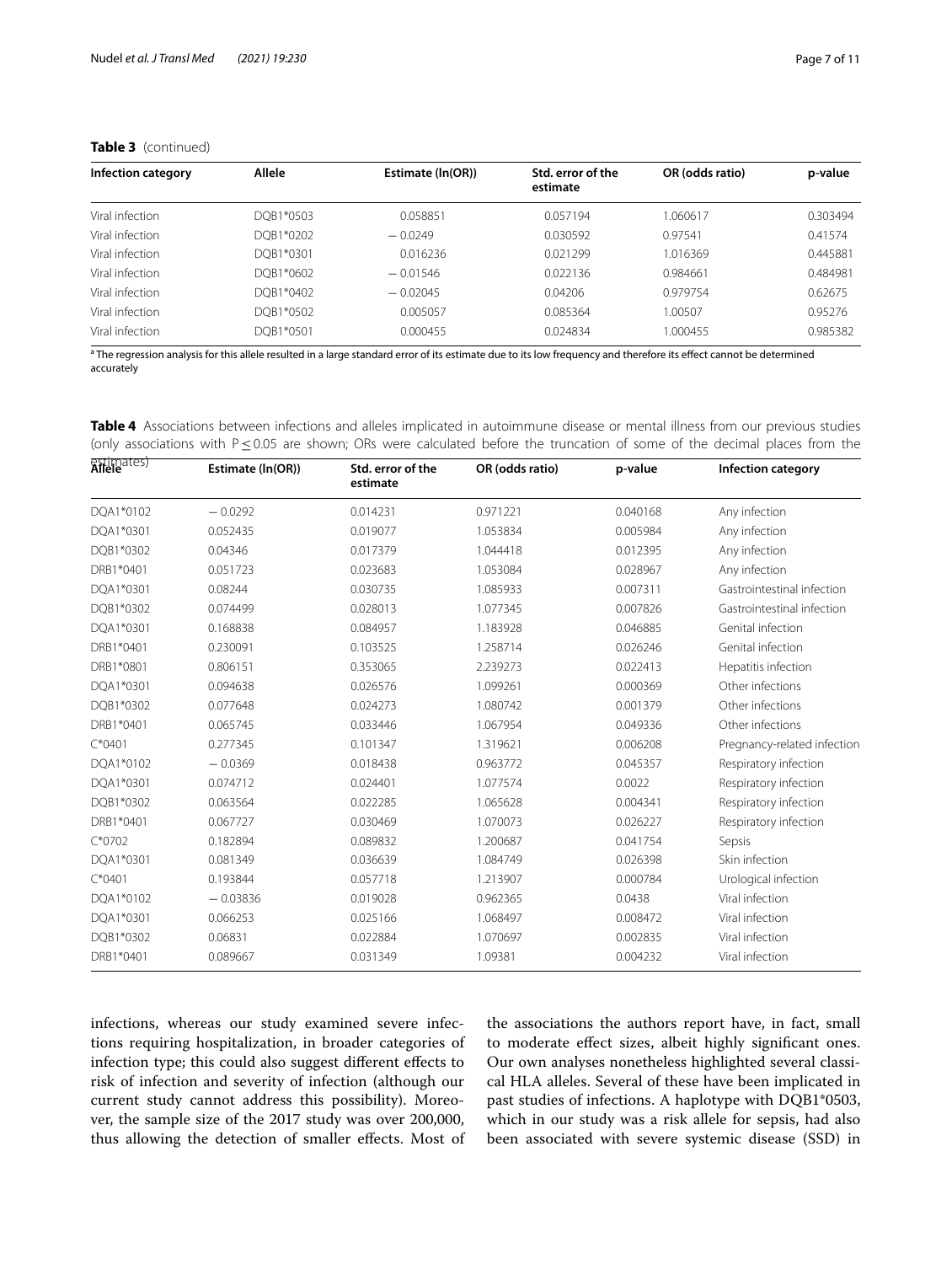

<span id="page-7-0"></span>the absence of necrotizing fasciitis (NF) in the context of severe, invasive, group A streptococcal infection (GAS) [[33\]](#page-10-2). In the same study, DQB1\*0301, which reduced the risk of sepsis in our study, was associated with NF in the absence of SSD. While this study suggested interactions between these alleles, SSD and NF (in the context of GAS), our results demonstrate that what could be a risk allele for one complication could be protective for another; however, this is only speculative, as we did not investigate specifc complications of infection. Nonetheless, as these two complications can be seen as either an over-reaction  $(SSD)$  or insufficient response  $(NF)$  of the immune system, these opposite efects do make some biological sense. DQA1\*0301 (risk) and DQA1\*0103 (protective) were associated with the "other infections" category. This infection category encompasses potentially very diferent infection diagnoses by defnition, and so it may be hard to draw conclusions about these associations. However, these alleles were highlighted in past studies of gastrointestinal diseases or liver diseases: DQA1\*0301 was reported as a risk factor for *Helicobacter pylori* infection [[34\]](#page-10-3). Conversely, DQA1\*03 was found to have a protective efect on chronic hepatitis C infection

[[35\]](#page-10-4). DQA1\*0103, which was protective in our study, was found to be associated with spontaneous recovery from hepatitis B infection [[36](#page-10-5)]. Lastly, DQB1\*0302 (risk) and DQB1\*0604 (protective) showed association with viral infections. Like DQA1\*03, DQB1\*0302 was found to reduce risk of chronic hepatitis C infection in the above study [[35\]](#page-10-4). A haplotype with DQB1\*0604 was associated with low hepatitis activity in the context of chronic hepatitis C infections [[37](#page-10-6)].

In the second part of our study, we examined whether alleles previously associated with psychiatric disorders or autoimmune disease from our previous studies showed association with infections. As can be seen in Fig. [1,](#page-7-0) there were no common alleles to both psychiatric disorders and infections. In contrast, several of the alleles signifcantly associated with autoimmune disease showed some association with infections. With one notable exception, when an allele was associated in the same direction with both autoimmune disease and an infection, its efect was larger on the former. For *HLA-C* alleles showing association with both disease classes, the direction of association was discordant between autoimmune disease (protective) and infections (risk). The latter result could potentially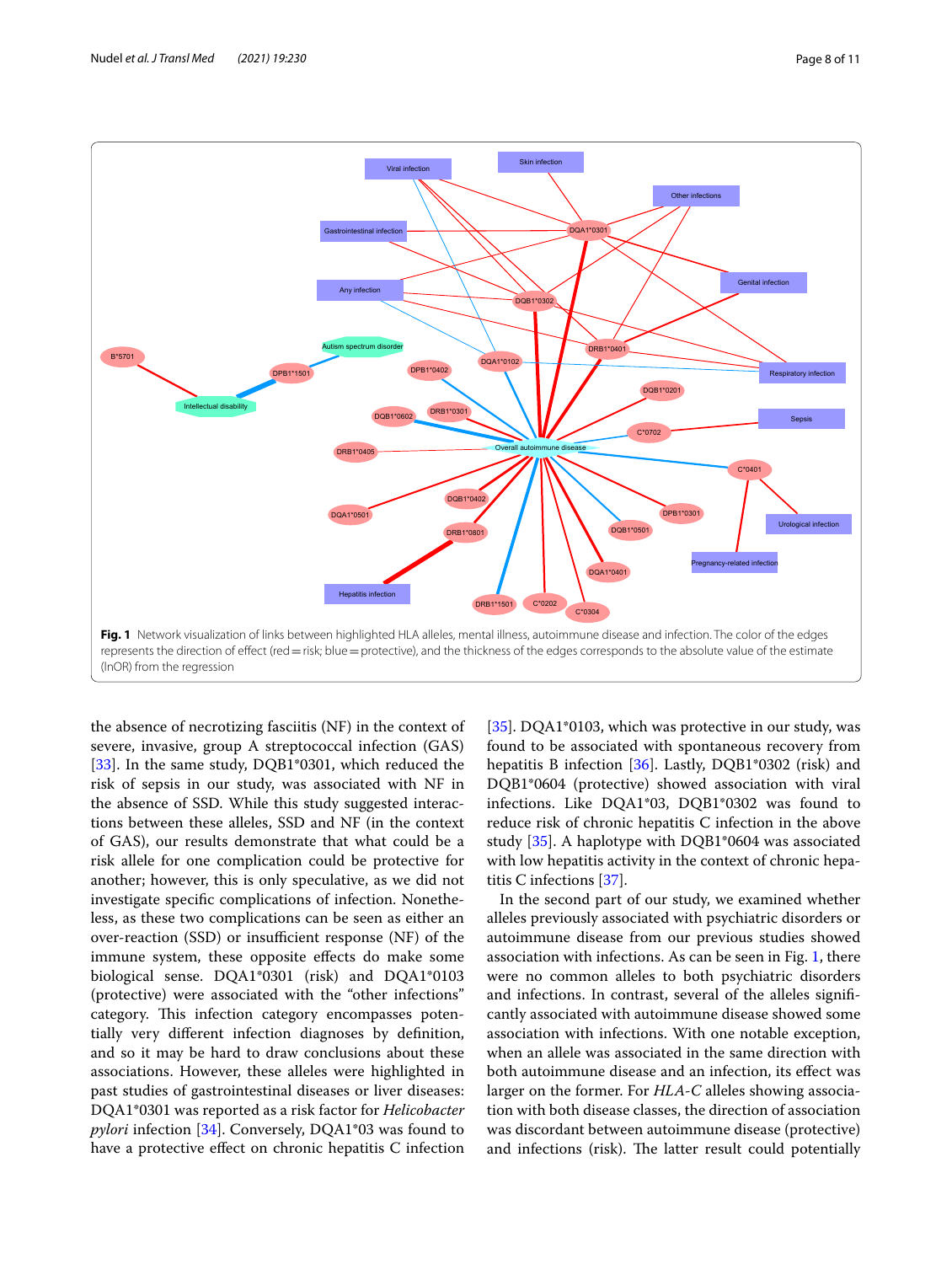be explained by considering a mechanism whereby some *HLA-C* alleles lead to low immune reactivity to specifc ligands, thus lowering the risk of autoimmune disease but increasing the risk of infection, if there is some e.g. structural connection between an infectious antigen and a self-antigen the HLA molecule can bind. Some alleles are also known to have lower surface expression and other alternative expression patterns in general. A mechanism for a related scenario, whereby the binding capabilities of specifc HLA molecules to self-antigens which resemble microbial peptides can lead to autoimmune disease, has been proposed, but there is conficting evidence in this regard, and, in that scenario, the HLA molecule in question also showed extracellular binding capabilities [[38–](#page-10-7)[41](#page-10-8)]. Interestingly, a recent study reported cross-reactivity between an enterococcal bacteriophage peptide and tumor antigens binding to MHC class I molecules [\[42](#page-10-9)]. The associations with concordant trends across infections and autoimmune disease are conceptually harder to speculate about, perhaps, but it should be noted that, with the exception of DRB1\*0801 and hepatitis, the efect sizes of the associations with infections in those cases are smaller, with the average absolute value of the efect size (regression coefficient) being ~ 0.08 (compared to ~0.47 for autoimmune disease). As noted above, one exception to this is the association between DRB1\*0801 and hepatitis, which is stronger than the former's association with autoimmune disease, and in the same direction. This allele, however, is consistently reported as associated with an autoimmune disease of the liver, namely, primary biliary cirrhosis (PBC) [[43](#page-10-10), [44](#page-10-11)]. Moreover, a diagnosis of PBC may be delayed in individuals with viral hepatitis [[45\]](#page-10-12), and a diferential diagnosis between PBC and viral hepatitis can be difficult due to some PBC pathophysiology which can mimic chronic hepatitis, especially hepatitis C [[46\]](#page-10-13). Since we do not have access to this kind of data for the individuals in our study, we cannot rule out that these factors could have potentially infuenced the diagnosis and hence the observed association. Hepatitis was also the smallest infection category in our study in terms of sample size, which could suggest that the efect size for its association is infated.

# **Conclusions**

In conclusion, while our study confrmed some previously reported associations with classical HLA alleles, the overall picture suggests that the efects of HLA alleles on susceptibility to severe infections are not large, especially when compared with their effects on risk of autoimmune disease. Some alleles, notably two *HLA-C* alleles, had discordant efects on susceptibility to infection and autoimmune disease, in line with some hypotheses regarding

the origins of some autoimmune diseases. Unlike in the case of autoimmune disease, classical HLA alleles might not play a large role in the etiology of severe infections, although there is some evidence for their involvement therein.

#### **Abbreviations**

CNS: Central nervous system; FDR: False discovery rate; GAS: Group A streptococcal infection; HLA: Human leukocyte antigen; ICD: International Classifcation of Diseases; MHC: Human major histocompatibility complex; NF: Necrotizing fasciitis; PBC: Primary biliary cirrhosis; QC: Quality control; SSD: Severe systemic disease.

#### **Supplementary Information**

The online version contains supplementary material available at [https://doi.](https://doi.org/10.1186/s12967-021-02888-1) [org/10.1186/s12967-021-02888-1](https://doi.org/10.1186/s12967-021-02888-1).

<span id="page-8-0"></span>**Additional fle 1: Table S1**. ICD-8 and ICD-10 codes for site and type of infection.

#### **Acknowledgements**

This research has been conducted using the Danish National Biobank resource supported by the Novo Nordisk Foundation. The iPSYCH data were stored and analyzed at the Computerome HPC Facility [\(http://www.computerome.](http://www.computerome.dtu.dk/) [dtu.dk/](http://www.computerome.dtu.dk/)), with the support of the HPC team led by Dr. Ali Syed. We thank Allan Timmermann for creating the original infection dataset and for his clarifcations of the ICD codes used in this study. We thank Georgios Athanasiadis for checking the nationwide register data for us during the correction of Additional fle [1](#page-8-0): Table S1. The iPSYCH Consortium was established through the work of six principal investigators in Denmark: from Aarhus University: Preben B. Mortensen, Ole Mors, Anders D. Børglum; from the University of Copenhagen, Mental Health Services of the Capital Region of Denmark and/or Statens Serum Institut: Thomas Werge, Merete Nordentoft, David M. Hougaard.

#### **Authors' contributions**

MEB and RN conceived the study. RN designed the study, performed the statistical genetic analyses, interpreted the results, wrote the manuscript; MEB supervised the analyses, contributed to the interpretation of the results and the drafting of the manuscript; RLA and SR performed the imputation and QC of HLA alleles. TW is the principal investigator from iPSYCH who oversaw the study; WKT contributed to the design of the statistical analyses. All authors have read and approved the manuscript.

#### **Funding**

This study was funded by The Lundbeck Foundation, Denmark (Grant Numbers R268-2016-3925, R102-A9118 and R155-2014-1724), the Independent Research Fund Denmark (Grant Number 7025-00078B), the Mental Health Services Capital Region of Denmark, University of Copenhagen, Aarhus University and the University Hospital in Aarhus. The genotyping of the iPSYCH samples was supported by grants from the Lundbeck Foundation, the Stanley Foundation, the Simons Foundation (SFARI 311789), and NIMH (5U01MH094432-02). SR was supported by a Grant from the Novo Nordisk Foundation (NNF14CC0001).

#### **Availability of data and materials**

iPSYCH data are stored in a national HPC facility in Denmark. The iPSYCH initiative is committed to providing access to these data to the scientifc community, in accordance with Danish law. Researchers may be granted access upon request to the iPSYCH management.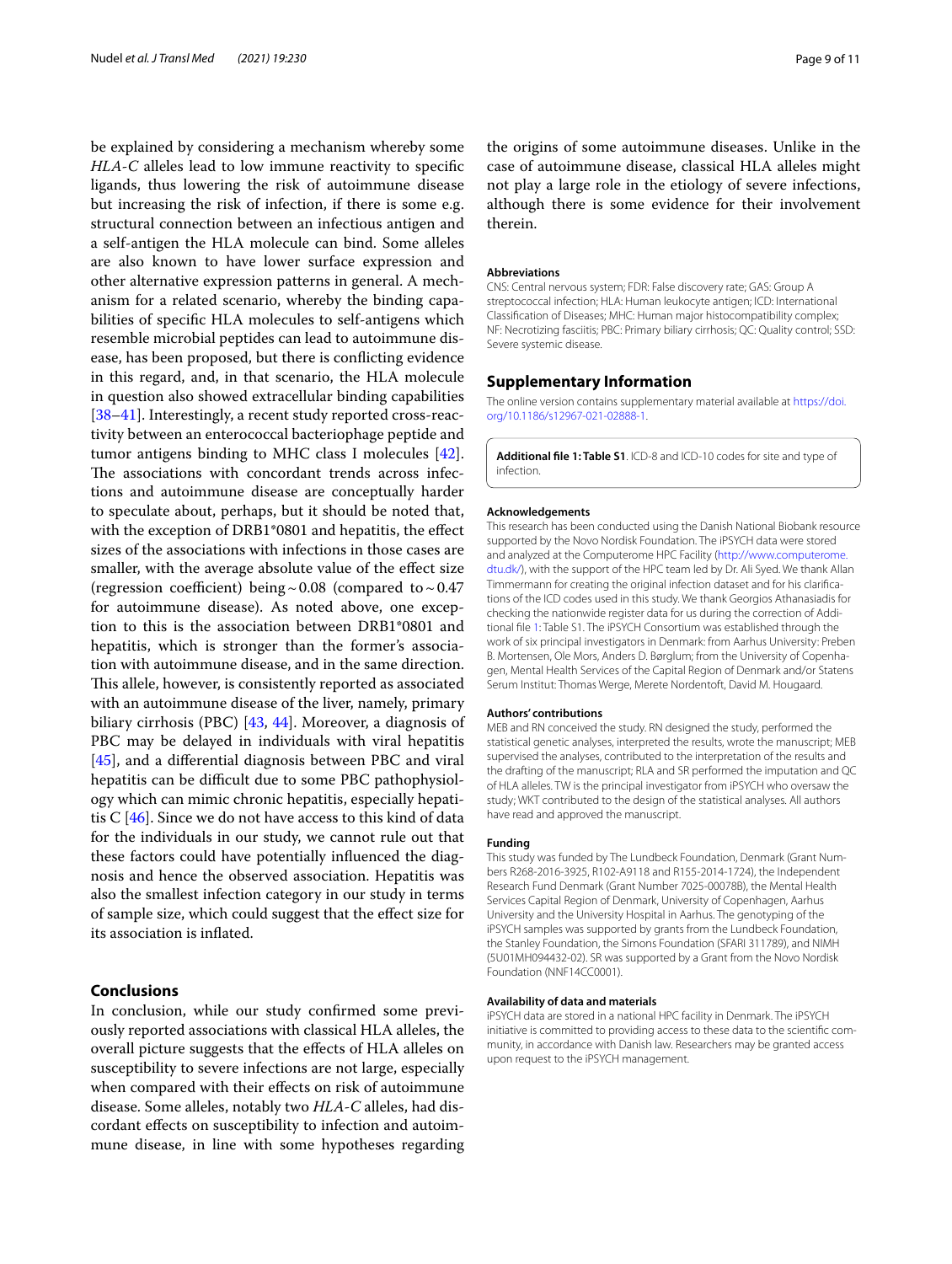# **Declarations**

#### **Ethics approval and consent to participate**

The Danish Scientifc Ethics Committee approved this study (ESDH 1-10-72- 287-12). The following institutions also approved the study: the Danish Health Data Authority, the Danish data protection agency and the Danish Neonatal Screening Biobank Steering. All personal information from the registers is anonymized when used for research purposes, according to Danish legislation; informed consent from participants was not required.

#### **Consent for publication**

Not applicable.

#### **Competing interests**

All researchers had full independence from the funders. The authors report no biomedical fnancial interests or potential conficts of interest. TW states that he has acted as a lecturer and scientifc counselor to H. Lundbeck A/S.

#### **Author details**

<sup>1</sup> Institute of Biological Psychiatry, Mental Health Centre Sct. Hans, Mental Health Services Copenhagen, Roskilde, Denmark. <sup>2</sup>iPSYCH, The Lundbeck Foundation Initiative for Integrative Psychiatric Research, Aarhus, Denmark. 3 <sup>3</sup> CORE – Copenhagen Research Centre for Mental Health, Mental Health Centre Copenhagen, Copenhagen University Hospital, Copenhagen, Denmark. <sup>4</sup> Novo Nordisk Foundation Center for Protein Research, Faculty of Health and Medical Sciences, University of Copenhagen, Copenhagen, Denmark.<sup>5</sup> Division of Biostatistics, Herbert Wertheim School of Public Health and Human Longevity Science, University of California, San Diego, CA, USA. Department of Clinical Medicine, Faculty of Health and Medical Sciences, University of Copenhagen, Copenhagen, Denmark. <sup>7</sup> Department of Immunology and Microbiology, Faculty of Health and Medical Sciences, University of Copenhagen, Copenhagen, Denmark.

#### Received: 21 January 2021 Accepted: 17 May 2021 Published online: 31 May 2021

#### **References**

- <span id="page-9-0"></span>1. World Health Organization. The global burden of disease: 2004 update. Geneva; 2004.
- <span id="page-9-1"></span>2. Liu L, Oza S, Hogan D, Chu Y, Perin J, Zhu J, et al. Global, regional, and national causes of under-5 mortality in 2000–15: an updated systematic analysis with implications for the sustainable development goals. The Lancet. 2016;388(10063):3027–35.
- <span id="page-9-2"></span>3. Teh CL, Wan SA, Ling GR. Severe infections in systemic lupus erythematosus: disease pattern and predictors of infection-related mortality. Clin Rheumatol. 2018;37(8):2081–6 (**Epub 2018/04/19**).
- <span id="page-9-3"></span>4. de Castro Rodrigues Ferreira F, Cristelli MP, Paula MI, Proença H, Felipe CR, Tedesco-Silva H, et al. Infectious complications as the leading cause of death after kidney transplantation: analysis of more than 10,000 transplants from a single center. J Nephrol. 2017;30(4):601–6.
- <span id="page-9-4"></span>5. Ovsyannikova IG, Haralambieva IH, Crooke SN, Poland GA, Kennedy RB. The role of host genetics in the immune response to SARS-CoV-2 and COVID-19 susceptibility and severity. Immunol Rev. 2020;296(1):205–19 (**Epub 2020/07/14**).
- <span id="page-9-5"></span>6. Choo SY. The HLA system: genetics, immunology, clinical testing, and clinical implications. Yonsei Med J. 2007;48(1):11–23 (**Epub 2007/02/28**).
- <span id="page-9-6"></span>7. Vandiedonck C, Knight JC. The human Major histocompatibility complex as a paradigm in genomics research. Brief Funct Genomic Proteomic. 2009;8(5):379–94 (**Epub 2009/05/27**).
- <span id="page-9-7"></span>8. Blackwell JM, Jamieson SE, Burgner D. HLA and infectious diseases. Clin Microbiol Rev. 2009;22(2):370–85 (**Table of Contents. Epub 2009/04/16**).
- <span id="page-9-8"></span>9. Sanchez-Mazas A. A review of HLA allele and SNP associations with highly prevalent infectious diseases in human populations. Swiss Med Wkly. 2020;150:w20214 (**Epub 2020/04/17**).
- <span id="page-9-9"></span>10. Gough SC, Simmonds MJ. The HLA region and autoimmune disease: associations and mechanisms of action. Curr Genomics. 2007;8(7):453–65 (**Epub 2007/11/01**).
- <span id="page-9-10"></span>11. Wright P, Nimgaonkar VL, Donaldson PT, Murray RM. Schizophrenia and HLA: a review. Schizophr Res. 2001;47(1):1–12 (**Epub 2001/02/13**).
- <span id="page-9-11"></span>12. Nudel R, Appadurai V, Schork AJ, Buil A, Bybjerg-Grauholm J, Borglum AD, et al. A large population-based investigation into the genetics of susceptibility to gastrointestinal infections and the link between gastrointestinal infections and mental illness. Hum Genet. 2020;139(5):593–604 (**Epub 2020/03/11**).
- <span id="page-9-14"></span>13. Liu X, Nudel R, Thompson WK, Appadurai V, Schork AJ, Buil A, et al. Genetic factors underlying the bidirectional relationship between autoimmune and mental disorders—fndings from a Danish populationbased study. Brain Behavior Immunity. 2020 (Epub 2020/06/14).
- <span id="page-9-12"></span>14. Nudel R, Wang Y, Appadurai V, Schork AJ, Buil A, Agerbo E, et al. A largescale genomic investigation of susceptibility to infection and its association with mental disorders in the Danish population. Transl Psychiatry. 2019;9(1):283 (**Epub 2019/11/13**).
- <span id="page-9-13"></span>15. Nudel R, Benros ME, Krebs MD, Allesoe RL, Lemvigh CK, Bybjerg-Grauholm J et al. Immunity and mental illness: fndings from a Danish population-based immunogenetic study of seven psychiatric and neurodevelopmental disorders. Eur J Human Genetics EJHG. 2019 (Epub 2019/04/13).
- <span id="page-9-15"></span>16. Pedersen CB. The Danish civil registration system. Scand J Public Health. 2011;39(7 Suppl):22–5 (**Epub 2011/08/04**).
- <span id="page-9-16"></span>17. Norgaard-Pedersen B, Hougaard DM. Storage policies and use of the Danish Newborn Screening Biobank. J Inherit Metab Dis. 2007;30(4):530–6 (**Epub 2007/07/17**).
- <span id="page-9-17"></span>18. Andersen TF, Madsen M, Jorgensen J, Mellemkjoer L, Olsen JH. The Danish National Hospital Register. A valuable source of data for modern health sciences. Danish Med Bull. 1999;46(3):263–8 (**Epub 1999/07/28**).
- <span id="page-9-18"></span>19. Mors O, Perto GP, Mortensen PB. The Danish psychiatric central research register. Scand J Public Health. 2011;39(7 Suppl):54–7 (**Epub 2011/08/04**).
- <span id="page-9-19"></span>20. World Health Organization. Klassifkation Af Sygdomme; Udvidet Dansk-Latinsk Udgave Af Verdenssundhedsorganisationens Internationale Klassifkation Af Sygdomme. 8 Revision, 1965 [Classifcation of Diseases: Extended Danish-Latin Version of the World Health Organization International Classifcation of Diseases. Copenhagen 1971.
- <span id="page-9-20"></span>21. World Health Organization. WHO ICD-10: Psykiske Lidelser Og Adfærdsmæssige Forstyrelser. Klassifkation Og Diagnosekriterier [WHO ICD-10: Mental and Behavioural Disorders. Classifcation and Diagnostic Criteria]. Copenhagen 1994.
- <span id="page-9-21"></span>22. Pedersen CB, Bybjerg-Grauholm J, Pedersen MG, Grove J, Agerbo E, Baekvad-Hansen M, et al. The iPSYCH2012 case-cohort sample: new directions for unravelling genetic and environmental architectures of severe mental disorders. Mol Psychiatry. 2017;23:6–14 (**Epub 2017/09/20**).
- <span id="page-9-22"></span>23. Schork AJ, Won H, Appadurai V, Nudel R, Gandal M, Delaneau O, et al. A genome-wide association study of shared risk across psychiatric disorders implicates gene regulation during fetal neurodevelopment. Nat Neurosci. 2019;22(3):353–61 (**Epub 2019/01/30**).
- <span id="page-9-23"></span>24. Zheng X, Shen J, Cox C, Wakefeld JC, Ehm MG, Nelson MR, et al. HIBAG– HLA genotype imputation with attribute bagging. Pharmacogenomics J. 2014;14(2):192–200 (**Epub 2013/05/29**).
- <span id="page-9-24"></span>25. R Core Team. R: a language and environment for statistical computing. Vienna, Austria: R Foundation for Statistical Computing; 2014.
- <span id="page-9-25"></span>26. Andersen PK, Skovgaard LT. Regression with linear predictors. New York: Springer; 2010.
- <span id="page-9-26"></span>27. Storey JD. A direct approach to false discovery rates. J R Stat Soc Ser B (Stat Methodol). 2002;64(3):479–98.
- <span id="page-9-27"></span>28. Shannon P, Markiel A, Ozier O, Baliga NS, Wang JT, Ramage D, et al. Cytoscape: a software environment for integrated models of biomolecular interaction networks. Genome Res. 2003;13(11):2498–504 (**Epub 2003/11/05**).
- <span id="page-9-28"></span>29. Thursz MR, Thomas HC, Greenwood BM, Hill AV. Heterozygote advantage for HLA class-II type in hepatitis B virus infection. Nat Genet. 1997;17(1):11–2 (**Epub 1997/09/01**).
- 30. Hraber P, Kuiken C, Yusim K. Evidence for human leukocyte antigen heterozygote advantage against hepatitis C virus infection. Hepatology. 2007;46(6):1713–21 (**Epub 2007/10/16**).
- <span id="page-9-29"></span>31. Lipsitch M, Bergstrom CT, Antia R. Efect of human leukocyte antigen heterozygosity on infectious disease outcome: the need for allele-specifc measures. BMC Med Genet. 2003;4:2 (**Epub 2003/01/25**).